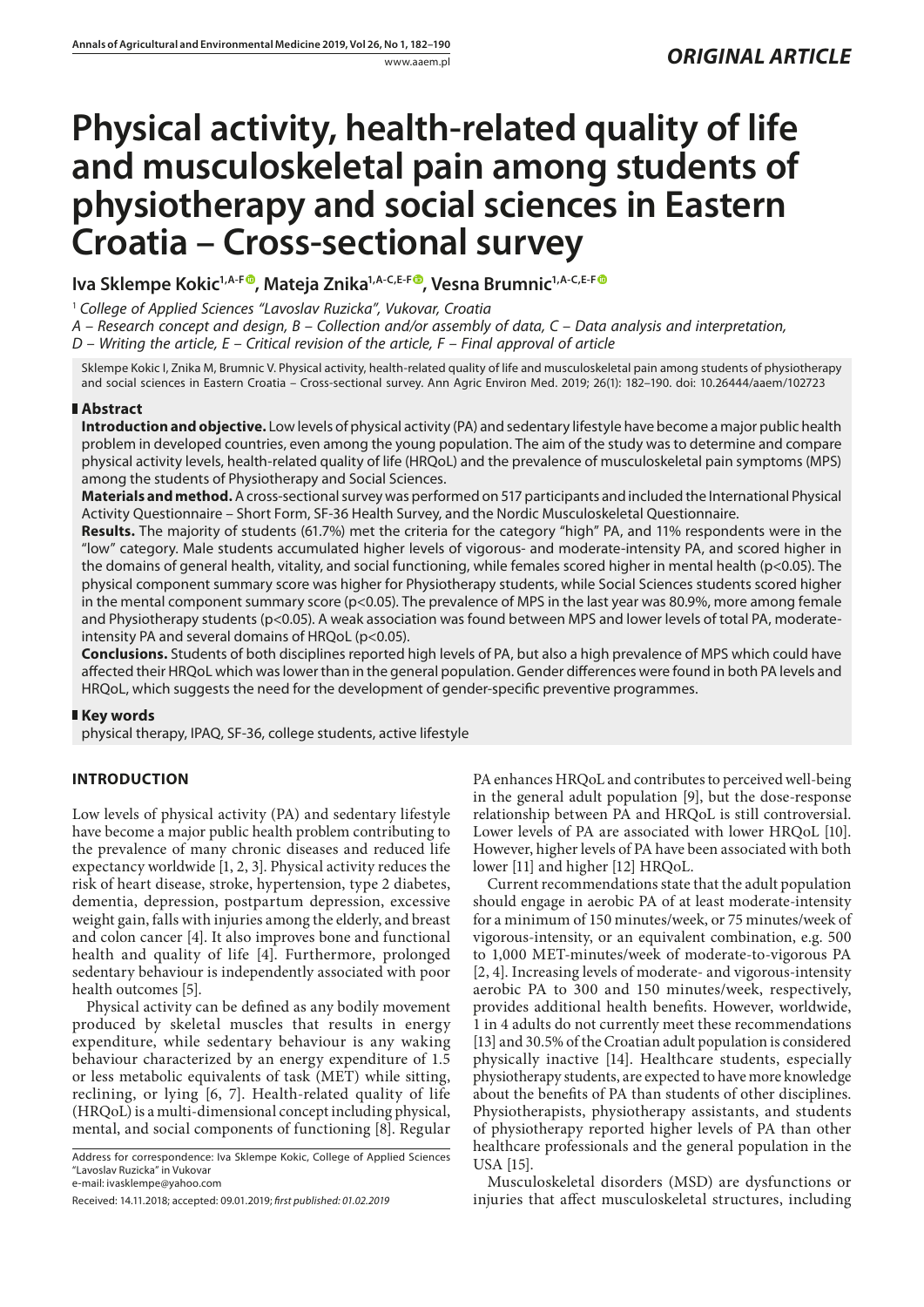muscles, bones, joints, tendons, nerves and ligaments [16]. The most common manifestation of MSDs are musculoskeletal pain symptoms (MPS) [17]. Neck, shoulder, and back pain are common among college students, including physiotherapy students [18, 19]. A strong association has been reported between the educational posture of "sitting looking down" and one-month prevalence of low back pain among physiotherapy students [19]. Engaging in exercise and sports was not associated with any MPS in allied health students [19, 20]. However, moderate-intensity physical activity was associated with less neck and shoulder pain and low back pain in Norwegian adolescents [21]. Musculoskeletal disorders have a deleterious effect on HRQoL among young adults [22]. However, there is still limited data related to PA of different intensities, HRQoL, and the prevalence of musculoskeletal symptoms in the university student population.

#### **OBJECTIVE**

The aim of this study was to determine the levels of different intensities of PA, HRQoL, and the prevalence of musculoskeletal symptoms among the students of Physiotherapy and Social Sciences in Eastern Croatia. A secondary aim was to explore the relationship between the levels of different intensities of PA, HRQoL, and the prevalence of musculoskeletal symptoms in this population. Data regarding students' level of PA and possible interactions between PA, HRQoL and musculoskeletal symptoms are still insufficient, which could interfere with the successful planning and implementation of strategies for the promotion of active lifestyle. It was hypothesized that Physiotherapy students will accumulate higher levels of PA and that those with higher levels of PA at moderate and vigorous intensities will report a higher HRQoL and a lower prevalence of musculoskeletal symptoms.

#### **MATERIALS AND METHOD**

A cross-sectional study using a self-administered questionnaire was conducted. The target population were the students of The College of Applied Sciences "Lavoslav Ruzicka" in Vukovar, Croatia, enrolled in the academic year 2017–2018. This higher education institution offers 3-year Bachelor's study programmes in Physiotherapy and Social Sciences (Public Administration and Commerce) and a Master study programme in Physiotherapy. There were no exclusion criteria.

The respondents were invited to participate during their classes. Participation was voluntary and anonymous, and each one had given written consent. Data were collected between November – December 2017 using paper-based survey questionnaires which included demographic information and self-reported PA levels, HRQoL and presence of MPS. The questionnaire was pretested on a sample of 20 students before being distributed to the participants to ensure a good understanding of the questions.

Demographic information collected in the questionnaire included data on age, gender, body height and body mass, the course of the study, and year of study. Body mass index (BMI) was calculated according to standard equation from self-reports of body height and body mass, and students

having a BMI > 25 were classified as overweight. Additionaly, students were asked how much they could agree with the statement "my level of PA is adequate" on a Likert-type scale of 1–5 where 1 represented the answer "strongly disagree", and 5 represented the answer "strongly agree".

Physical activity was assessed using the International Physical Activity Questionnaire – Short Form (IPAQ-SF) (Croatian version) [23] which is publicly available, and no permissions are required to use it. This questionnaire was selected because of its use worldwide in the assessment of PA which allows for the comparison of the results. The questionnaire aimed to identify the frequency and duration of walking, moderate-intensity PA, vigorous-intensity PA, as well as the time spent sitting for the previous 7 days. Data were processed according to established guidelines [24] and presented as MET-minutes per week. One MET is the rate of energy expenditure while sitting at rest, which, for most people, approximates an oxygen uptake of 3.5 milliliters per kilogram per minute [4]. According to the IPAQ scoring protocol, MET-minutes per week of specific activity are computed by multiplying the MET value of a particular activity with minutes spent doing that particular activity. The following values of the intensity of PA were used in the analysis: walking =  $3.3$  METs, moderate-intensity PA =  $4.0$ METs, vigorous-intensity PA = 8.0 METs. The questionnaire also assesses the average time spent sitting per day.

Students were classified into 3 different categories of physical activity level: low (1), moderate (2) and high (3). Participants who had vigorous-intensity PA on at least 3 days, achieving a minimum total PA of at least 1,500 METminutes per week, or had 7 days a week of any combination of walking, moderate-, or vigorous-intensity PA, achieving a minimum total PA of at least 3,000 MET-minutes per week, were classified into category 3. Those who had 3 or more days of vigorous-intensity PA of at least 20 minutes per day, or 5 or more days of moderate-intensity activity and/or walking of at least 30 minutes per day, or 5 or more days of any combination of walking, moderate- or vigorous-intensity PA, achieving a minimum total PA of at least 600 MET-minutes per week were classified in category 2. Participants who did not meet the criteria for category 2 or 3 were classified in category 1.

Participant HRQoL was assessed by the SF-36 Health Survey (SF-36) (Croatian version), which consists of 36 items grouped into 8 main domains of health [25, 26, 27]. The questionnaire was used according to its terms and conditions. Each category was scored on a scale of 0–100, were 0 represents the worst overall health status and 100 the best health status. The physical health component consists of physical functioning, role funcioning/physical, bodily pain, and general health. Mental health consists of vitality, social functioning, role functioning/emotional, and mental health. The 8 scales are then combined into 2 summary measures: physical component summary (PCS) and mental component summary (MCS) scores. These 2 distinct summary components were aggregated using the Croatian reference population [28]. Scoring and calculation of scales were performed by using the survey's manual [26, 29]. This questionnare was selected for the current tudy because of its acceptable psychometric characteristics tested on a representative sample of Croatian adult population [28]. Also, it is widely used in the assessment of HRQoL and allows for comparison of the results.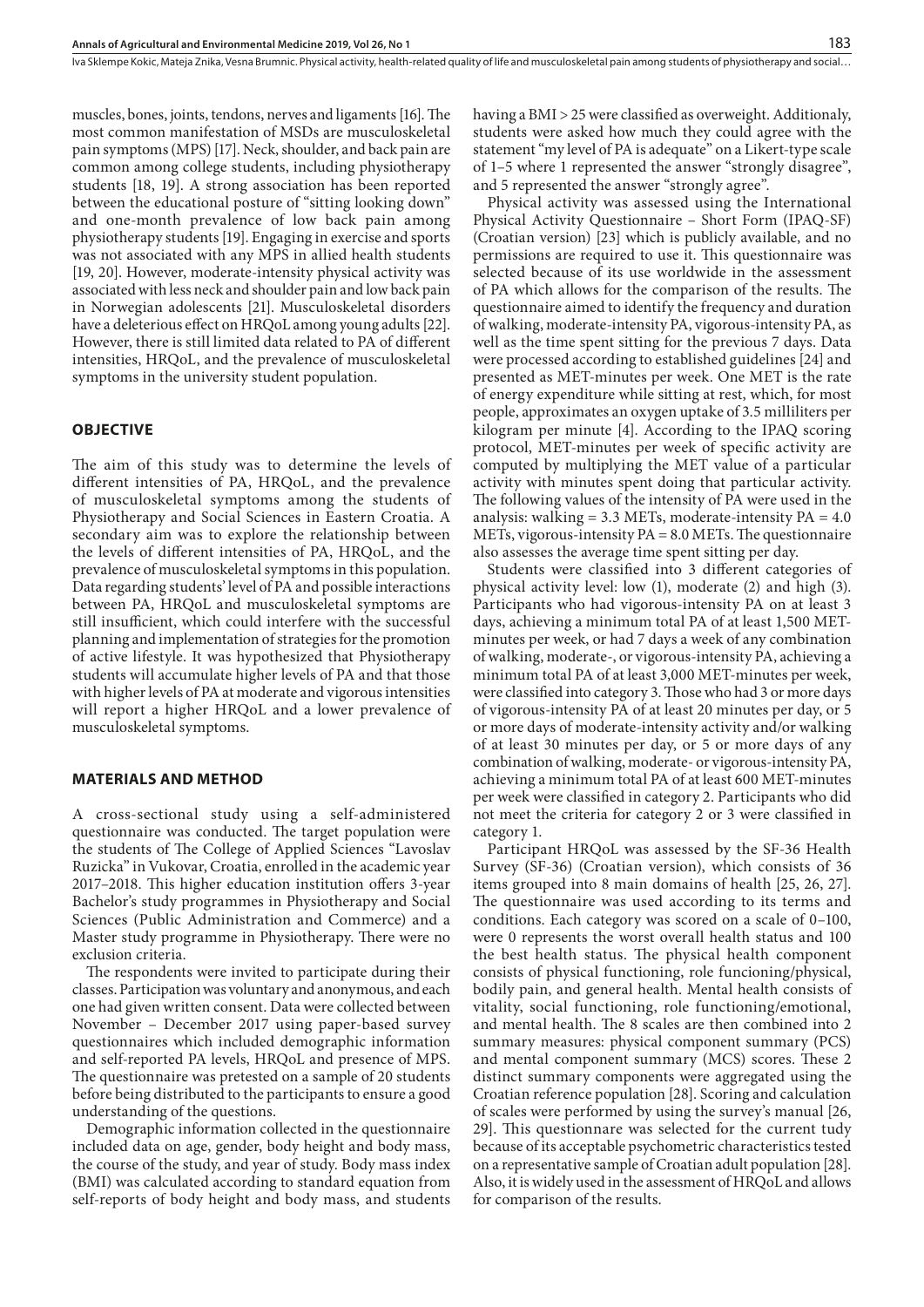Musculoskeletal pain symptoms were assessed using the Nordic Musculoskeletal Questionnaire [30]. The Nordic Musculoskeletal Questionnare can be used for the screening of musculoskeletal problems and allows for the comparison of MPS in different body regions in studies with large number of participants. The questionnaire is available in the public domain, license free. It was translated into Croatian following accepted standards and using the back*-*translation technique to ensure linguistic validity. This is a valid assessment tool of MPS in the neck, shoulders, elbows, wrist and hands, the upper and lower back, hips, knees, ankles and feet. The respondents indicated whether they have had MPS in the past 12 months and the past week. They also reported if they had daily life activity limitations due to their MPS. For the purpose of this study, only the data regarding the MPS in the past 12 months was analysed.

**Statistical Analysis.** Statistical analyses were performed using SPSS 19.0 (IBM, Armonk, NY, USA). The level of significance was set at p<0.05. The Shapiro-Wilk test was performed to check for normality of data and showed nonnormal distribution for all variables. Continuous variables were presented as medians and inter-quartile ranges. Categorical variables were summarized by frequencies and percentages. Reliability and the internal consistency of the SF-36 questionnaire were assessed by Cronbach's alpha, and convergent and discriminant validity were checked using Spearman's correlation  $(r<sub>s</sub>)$ .

The Chi-square test was used to test for differences between gender, course of study and the 3 categories of PA. Mann Whitney U test and Kruskal-Wallis H test were used to test for differences between gender, course of study and categories of PA for continuous variables. Spearman's correlation  $(r<sub>s</sub>)$ analyses were performed to examine the association across different intensities of PA, scores of SF-36, and continuous variables of demographic characteristics. Point-biserial correlation coefficient  $(r_{pbi})$  was calculated to assess for association between MPS in general, different intensities of PA, and scores of SF-36.

A series of hierarchical multiple linear regression analyses were conducted to determine the impact of PA levels and MPS on HRQoL. In these models, socio-demographic data (age, gender, course of the study and BMI) were entered in Step 1 and PA levels (vigorous-intensity PA, moderate-intensity PA, walking, total PA and sedentary behaviour), as well as MPS (in general in the past year, and in general in the past year preventing activity) were entered in Step 2. Tolerance and variance inflation factor (VIF) were used to check for multicollinearity.

# **RESULTS**

From a total 685 students invited to participate in the study, 517 responded to the survey (75.5% response rate). Table 1 summarizes participants' characteristics for the total sample, by gender, and by course of the study. 23% of the students were classified as overweight. Male students had a higher BMI than female (p<0.05), but both subgroups were within normal limits. However, a greater percentage of male students (39.6% vs. 13.9%; p<0.05) and Social Sciences students (29% vs. 19.4%; p<0.05) were found to be overweight.

Table 2 shows respondents' levels of PA by intensity and sedentary behaviour for the total sample, by gender, and by the course of the study. The male students believed that they reached adequate levels of PA to a greater extent than the female students (4 $\pm$ 2 vs. 3 $\pm$ 2; p<0.05). Indeed, the male respondents accumulated higher levels of vigorous-intensity PA in comparison to the female respondents (2400±3120 vs. 480±1920 MET-min/week; p<0.05). They also reported higher levels of moderate-intensity PA and total levels of PA. There were no differences between students of Physiotherapy and Social Sciences in their PA levels.

Regarding the categories of physical activity, the majority of students (61.7%) met the criteria for the category "high", and only 11% respondents were in the category "low". However, differences were found by gender (p<0.05). Only 5.9% of male respondents were in the category "low", compared to 13.9%

**Table 1.** Participants' characteristics

|                 | All participants<br>$(N = 517)$ | Females<br>$(N = 330)$ | Males<br>$(N = 187)$     | Physiotherapy students<br>$(N = 310)$ | Social sciences students<br>$(N = 207)$ |
|-----------------|---------------------------------|------------------------|--------------------------|---------------------------------------|-----------------------------------------|
|                 |                                 |                        | median±IQR or N(%)       |                                       |                                         |
| Age (years)     | $20 + 2$                        | 20±2                   | $21.2 + 2$               | $20 + 2$                              | $21 + 4$                                |
| Gender          |                                 |                        |                          |                                       |                                         |
| Female          | 330(63.8)                       | ÷                      | $\overline{\phantom{a}}$ | 208(67.2)                             | 122(58.9)                               |
| Male            | 187(36.2)                       | ٠                      | ٠                        | 102(32.9)                             | 85(41.1)                                |
| BMI ( $kg/m2$ ) | $22.3 \pm 4.3$                  | $21.5 \pm 3.1$         | $24.5 + 4.1$             | $22 + 4$                              | $22.9 + 5.1$                            |
| Overweight      | 120(23.2)                       | 46(13.9)               | 74(39.6)                 | 60(19.4)                              | 60(29)                                  |
| Course of study |                                 |                        |                          |                                       |                                         |
| Physiotherapy   | 310(60)                         | 208(63)                | 102((54.5)               | ٠                                     | ٠                                       |
| Social sciences | 207(40)                         | 122(37)                | 85(45.5)                 | ٠                                     | $\overline{\phantom{a}}$                |
| Year of study   |                                 |                        |                          |                                       |                                         |
| 1st             | 167(32.3)                       | 105(31.8)              | 62(33.2)                 | 105(33.9)                             | 62(30)                                  |
| 2 <sub>nd</sub> | 160(30.9)                       | 91(27.6)               | 69(36.9)                 | 85(27.4)                              | 75(36.2)                                |
| 3rd             | 146(28.2)                       | 103(31.2)              | 43(23)                   | 76(24.5)                              | 70(33.8)                                |
| 4th             | 15(2.9)                         | 13(3.9)                | 2(1.1)                   | 15(4.8)                               | 0(0)                                    |
| 5th             | 29(5.6)                         | 18(5.5)                | 11(5.9)                  | 29(9.4)                               | 0(0)                                    |
|                 |                                 |                        |                          |                                       |                                         |

N – sample; IQR – interquartile range; BMI – body mass index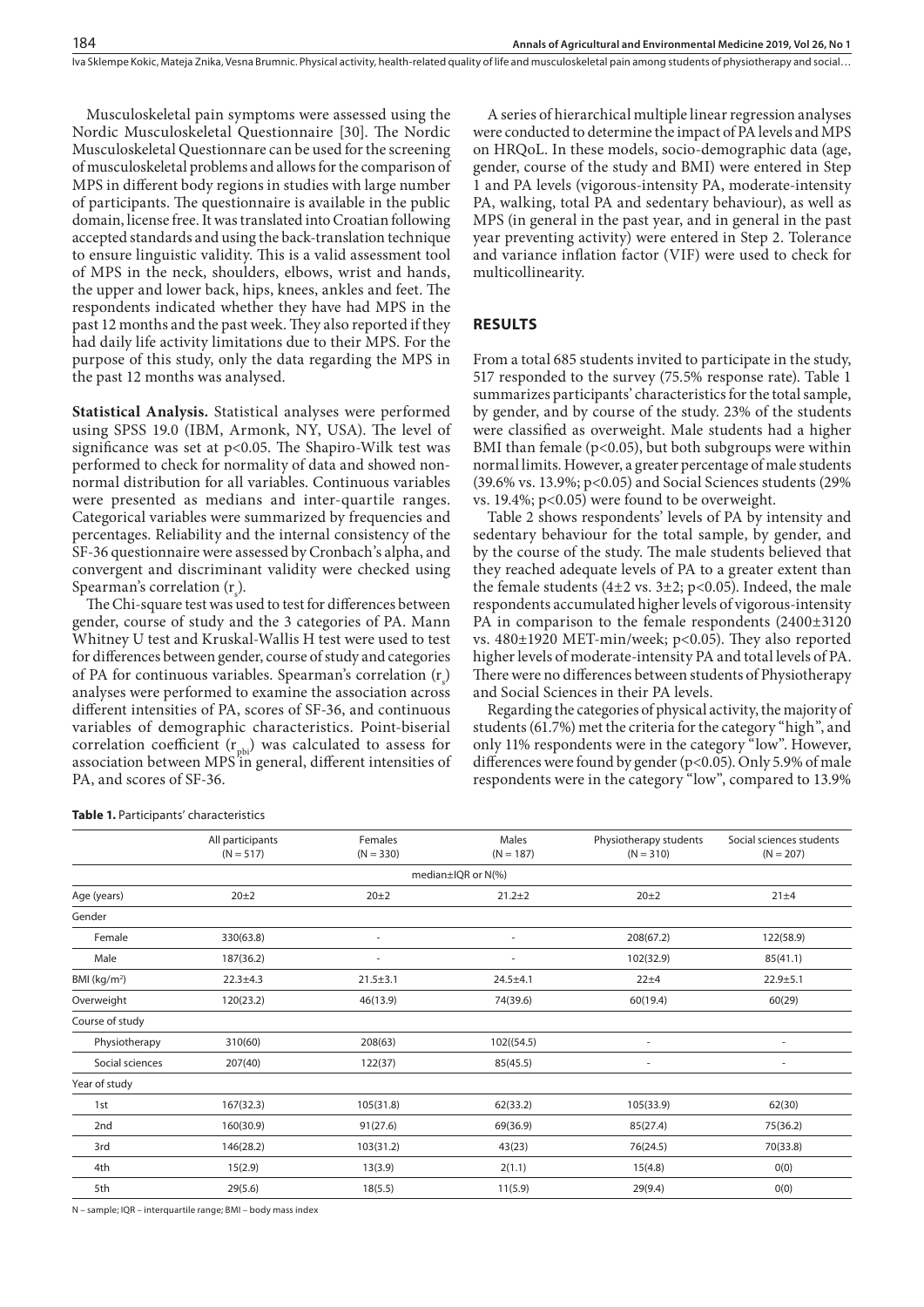**Table 2.** Physical activity levels and sedentary behaviour

|                                                          |                                 | Gender                   |                      |                      | Course of study                          |                                            |                    |  |
|----------------------------------------------------------|---------------------------------|--------------------------|----------------------|----------------------|------------------------------------------|--------------------------------------------|--------------------|--|
|                                                          | All participants<br>$(N = 517)$ | Females<br>$(N = 330)$   | Males<br>$(N = 187)$ | p                    | Physiotherapy<br>students<br>$(N = 310)$ | Social sciences<br>students<br>$(N = 207)$ | p                  |  |
|                                                          |                                 | median $\pm$ IQR or N(%) |                      |                      |                                          |                                            |                    |  |
| Attitude towards reaching appropriate levels of PA (1-5) | 3±2                             | 3±2                      | $4\pm2$              | < 0.001 <sup>b</sup> | 3±2                                      | 3±2                                        | 0.579 <sup>b</sup> |  |
| Vigorous-intensity PA (MET-min/week)                     | 960±2880                        | 480±1920                 | 2,400±3,120          | < 0.001 <sup>b</sup> | 960±2880                                 | 1,440±2,640                                | 0.072 <sup>b</sup> |  |
| Moderate-intensity PA (MET-min/week)                     | 720±1330                        | 480±1140                 | 960±1560             | < 0.001 <sup>b</sup> | 720±1,280                                | 600±1560                                   | 0.949 <sup>b</sup> |  |
| Walking (MET-min/week)                                   | 1,188±2,326.5                   | 1,188±2,376              | 1,237.5±2,310        | 0.978 <sup>b</sup>   | 1,188±2,310                              | 1,386±2,376                                | 0.891 <sup>b</sup> |  |
| Total PA (MET-min/week)                                  | 3,759±4,341                     | 2,974.5±4,082.3          | 5,118±4,502          | < 0.001 <sup>b</sup> | 3,483±4,326                              | $4,062 \pm 4,373$                          | 0.320 <sup>b</sup> |  |
| Sedentary behaviour (h/day)                              | $5 + 3.5$                       | $5 + 3.2$                | $5 + 3.5$            | 0.570 <sup>b</sup>   | $5 + 3.2$                                | $5.5 + 4$                                  | 0.001 <sup>b</sup> |  |
| PA category                                              |                                 |                          |                      |                      |                                          |                                            |                    |  |
| Low                                                      | 57(11)                          | 46(13.9)                 | 11(5.9)              |                      | 33(10.6)                                 | 24(11.6)                                   |                    |  |
| Moderate                                                 | 1,41(27.3)                      | 107(32.4)                | 34(18.2)             | $< 0.001a*$          | 87(28.1)                                 | 54(26.1)                                   | $0,860^{\rm a}$    |  |
| High                                                     | 3,19(61.7)                      | 177(53.6)                | 142(75.9)            |                      | 190(61.3)                                | 129(62.3)                                  |                    |  |

N – sample; IQR – interquartile range; PA – physical activity; MET – metabolic equivalent <sup>a</sup> Chi-square Test; <sup>b</sup> Mann Whitney U test; \* statistically significant

of female respondents. Furthermore, 75.9% of male students met the criteria for the category "high", compared to 53.6% of female students. Students spent, on average, 5±3.5 hours/day sitting, and the Social Sciences students remained longer in the sitting position per day than the Physiotherapy students  $(5.5\pm4h \text{ vs. } 5\pm3.2h; \text{ p}<0.05).$ 

Weak positive relationships were found between BMI and vigorous-intensity PA (p<0.05;  $r_s = 0.153$ ), moderate-intensity PA (p<0.05; r<sub>s</sub>=0.09) and total PA (p<0.05; r<sub>s</sub>=0.166). The level of agreement with the statement "my level of PA is adequate" positively correlated with vigorous-intensity PA (p<0.05; r<sub>s</sub>=0.5), moderate-intensity PA (p<0.05; r<sub>s</sub>=0.327), walking (p<0.05; r<sub>s</sub>=0.12), and total PA (p<0.05; r<sub>s</sub>=0.422), and negatively correlated with the time spent sitting  $(p<0.05;$  $r_s = -0.206$ ).

The results of SF-36 are presented in Table 3 for the total sample, by gender, by course of study, and by categories of physical activity. The psychometric evaluation of the questionnare showed acceptable results (Tab. 4). The students scored the highest in the domains of role functioning/physical and role functioning/emotional, while the lowest scores were in the domains of mental health and vitality. Scores for the domains of physical functioning and bodily pain were 90±50 and 70.5±29, respectively, without significant differences regarding the gender, course of study and category of PA.

Male students scored higher in the domains of general health, vitality, and social functioning. The only domain where female students scored higher was mental health. The Physiotherapy students scored higher in the domain of physical functioning. The physical component summary score was higher for the students of Physiotherapy, while the MCS score was higher for the students of Social Sciences. Regarding the differences between specific categories of PA, *post hoc* analysis revealed differences in favour of the subgroup "high" vs. "low" in the domains of general health and vitality.

A weak positive relationship was found between students' BMI and the domains of role functioning/physical (p<0.05;  $r_s$ =0.117), role functioning/emotional (p<0.05;  $r_s$ =0.142), and vitality ( $p<0.05$ ;  $r_s = 0.092$ ). The level of agreement with the

|  | Table 3. Health-related quality of life (36-Item Short Form Survey) |  |
|--|---------------------------------------------------------------------|--|
|--|---------------------------------------------------------------------|--|

|                            | All<br>participants<br>$(N = 517)$ |                        | Gender               |                    | Course of study                          |                                            |                      | Category of PA    |                         |                     |                         |
|----------------------------|------------------------------------|------------------------|----------------------|--------------------|------------------------------------------|--------------------------------------------|----------------------|-------------------|-------------------------|---------------------|-------------------------|
|                            |                                    | Females<br>$(N = 330)$ | Males<br>$(N = 187)$ | p                  | Physiotherapy<br>students<br>$(N = 310)$ | Social sciences<br>students<br>$(N = 207)$ | p                    | Low<br>$(N = 57)$ | Moderate<br>$(N = 141)$ | High<br>$(N = 319)$ | р                       |
|                            |                                    |                        |                      |                    | median±IQR                               |                                            |                      |                   |                         |                     |                         |
| Physical functioning       | $90 + 50$                          | $90 + 45$              | 90±65                | 0.823 <sup>b</sup> | $95 + 25$                                | $80 + 60$                                  | $<$ 0.001b*          | $85 + 35$         | $90 + 45$               | 90±60               | 0.199c                  |
| Role functioning/physical  | 100±37.5                           | $100 + 50$             | $100 + 25$           | 0.101 <sup>b</sup> | $100 + 25$                               | $100 + 50$                                 | 0.309 <sup>b</sup>   | $100 + 25$        | $100 + 25$              | $100 + 50$          | 0.579c                  |
| Bodily pain                | 70.5±29                            | 70.5±29                | 70.5±46              | 0.365 <sup>b</sup> | $70.5 + 29$                              | 70.5±46                                    | 0.707 <sup>b</sup>   | $70.5 \pm 29$     | 70.5±50                 | $70.5 \pm 29$       | 0.868c                  |
| General health             | $70 + 25$                          | $65 + 20$              | $70 + 20$            | 0.007 <sup>b</sup> | $70 + 25$                                | $70 + 25$                                  | 0.753 <sup>b</sup>   | $65 + 22.5$       | $70 + 25$               | $70 + 20$           | $0.013c*$               |
| Vitality                   | $62.5 \pm 28.1$                    | $62.5 \pm 31.2$        | $62.5 \pm 25$        | 0.018 <sup>b</sup> | $62.5 \pm 31.2$                          | $62.5 \pm 25$                              | 0.780 <sup>b</sup>   | 50±31.3           | $56.3 \pm 31.2$         | $62.5 \pm 25$       | $< 0.001$ <sup>c*</sup> |
| Social functioning         | 75±42                              | $70.5 \pm 33.5$        | $83 + 33.5$          | 0.002 <sup>b</sup> | $83 + 42$                                | 70.5±29.5                                  | 0.399 <sup>b</sup>   | $75 + 31.5$       | 70.5±42                 | $83 + 42$           | 0.441c                  |
| Role functioning/emotional | $100 \pm 33.3$                     | $100 \pm 66.7$         | $100 + 33.3$         | 0.007 <sup>b</sup> | $100 + 33.3$                             | $100 \pm 33.3$                             | 0.559 <sup>b</sup>   | $100 + 33.3$      | $100 + 33.3$            | $100 \pm 33.3$      | 0.795c                  |
| Mental health              | $50 + 25$                          | $50 + 20$              | $50 + 25$            | 0.019 <sup>b</sup> | $50 + 20$                                | $50 + 30$                                  | 0.411 <sup>b</sup>   | $55 + 20$         | $50 + 25$               | $50 + 25$           | $0.023c*$               |
| PCS                        | $55.7 \pm 11$                      | $55.2 \pm 10.9$        | $56.3 \pm 10.7$      | 0.353 <sup>b</sup> | $57.2 \pm 10.5$                          | $53.4 \pm 11.9$                            | < 0.001 <sup>b</sup> | $54.9 + 9.9$      | $55.6 \pm 8.8$          | 56±12.1             | 0.592c                  |
| <b>MCS</b>                 | $48.3 + 8.9$                       | $48 + 9.1$             | $49 + 0.4$           | 0.104 <sup>b</sup> | $47.7 + 8.5$                             | $49.6 + 9.1$                               | $0.005b*$            | $49 + 8.6$        | $47.8 \pm 8.2$          | $48.9 + 9.5$        | 0.525c                  |
|                            |                                    |                        |                      |                    |                                          |                                            |                      |                   |                         |                     |                         |

N – sample; IQR – interquartile range; PCS – physical component summary; MCS – mental component summary<br>ʰMann Whitney U test; ʿKruskal-Wallis test; \* statistically significant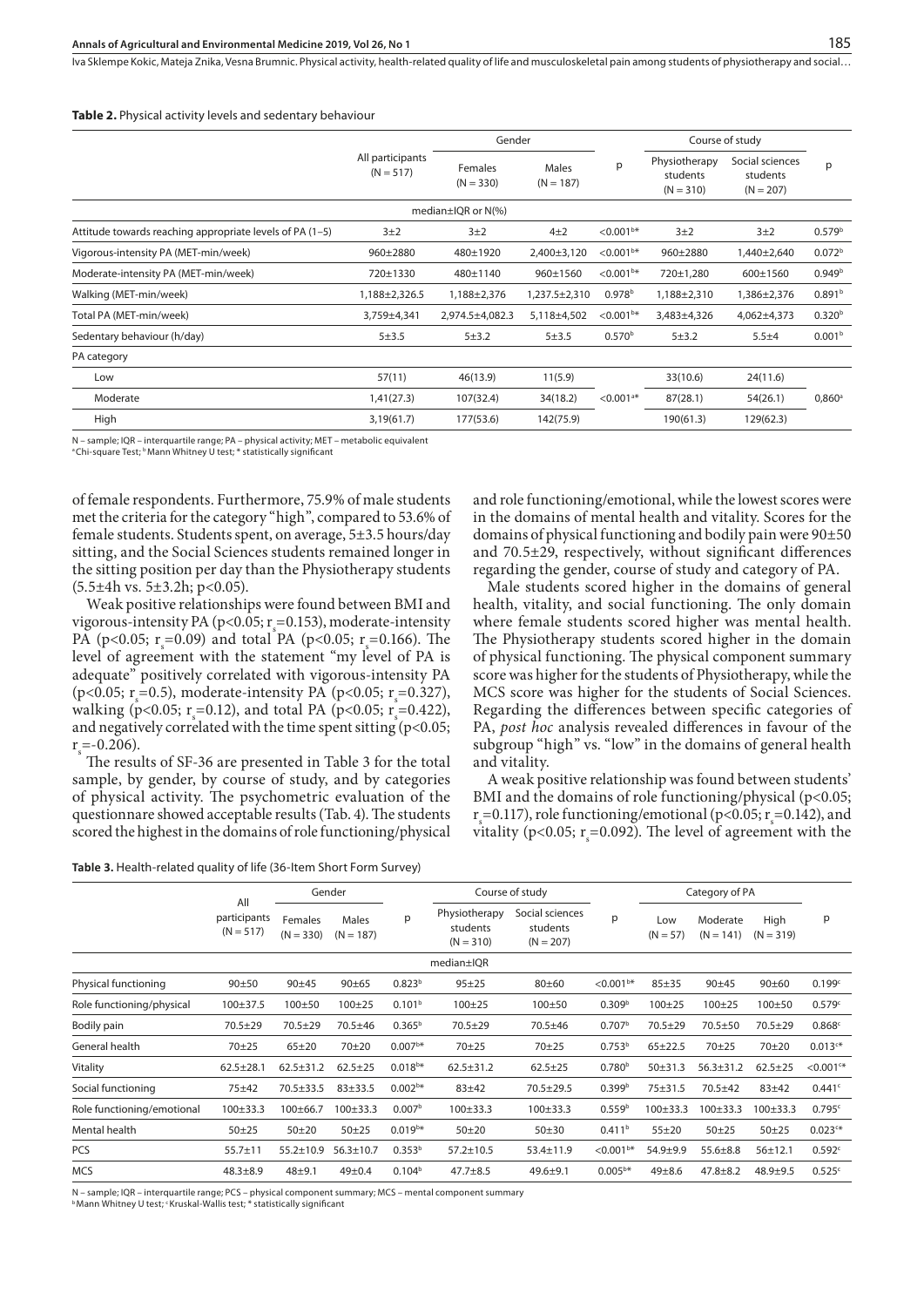| Table 4. Validity and reliability for SF-36 questionnaire |  |  |  |
|-----------------------------------------------------------|--|--|--|
|-----------------------------------------------------------|--|--|--|

|                      | Number of<br>items per<br>scale | Convergent<br>validity<br>(range of<br>correlation) | Discriminant<br>validity<br>(range of<br>correlation) | Reliability<br>(Cronbach's a) |
|----------------------|---------------------------------|-----------------------------------------------------|-------------------------------------------------------|-------------------------------|
| Physical functioning | 10                              | $0.65 - 0.82$                                       | $0.01 - 0.27$                                         | 0.95                          |
| Role physical        | 4                               | $0.69 - 0.81$                                       | $0.18 - 0.43$                                         | 0.76                          |
| Bodily pain          | $\overline{2}$                  | $0.84 - 0.97$                                       | $0.12 - 0.41$                                         | 0.82                          |
| General health       | 5                               | $0.57 - 0.76$                                       | $0.01 - 0.41$                                         | 0.74                          |
| Vitality             | 4                               | $0.59 - 0.76$                                       | $0.01 - 0.63$                                         | 0.80                          |
| Social functioning   | 2                               | $0.79 - 0.91$                                       | $0.09 - 0.48$                                         | 0.70                          |
| Role emotional       | 3                               | $0.72 - 0.86$                                       | $0.01 - 0.42$                                         | 0.76                          |
| Mental health        | 5                               | $0.67 - 0.75$                                       | $0.01 - 0.57$                                         | 0.79                          |
|                      |                                 |                                                     |                                                       |                               |

statement "my level of PA is adequate" positively correlated with the domains of role functioning/emotional (p<0.05;  $r_s = 0.089$ ), vitality (p<0.05;  $r_s = 0.256$ ), social functioning  $(p<0.05; r_s=0.110)$ , general health  $(p<0.05; r_s=0.266)$ , PCS (p<0.05; r<sub>s</sub>=0.089), and MCS (p<0.05; r<sub>s</sub>=0.129). There was a positive relationship between vitality and vigorousintensity PA  $(p<0.05; r=0.161)$ , moderate-intensity PA (p<0.05; r = 0.097), total PA (p<0.05; r = 0.139), and a negative relationship between vitality and the time spent sitting  $(p<0.05; r_s=-0.113).$ 

The domain of mental health was negatively associated with vigorous-intensity PA ( $p < 0.05$ ;  $r_s = -0.101$ ), moderateintensity PA ( $p<0.05$ ;  $r_s = -0.103$ ), and total PA ( $p<0.05$ ;  $r_s$  =-0.125). Social functioning negatively correlated with the time spent sitting (p<0.05;  $r_s = -0.096$ ). General health was in a positive relationship with vigorous-intensity PA ( $p<0.05$ ;  $r_s$ =0.121), moderate-intensity PA (p<0.05;  $r_s$ =0.103), total PA ( $p<0.05$ ;  $r_s=0.115$ ), and in a negative relationship with the time spent sitting ( $p<0.05$ ;  $r_s = -0.120$ ). There was a weak negative relationship between role functioning/emotional and walking ( $p<0.05$ ;  $r_s = -0.094$ ). The mental component summary score negatively correlated with the time spent sitting (p<0.05; r<sub>s</sub>=-0.120).

Eighty-one percent of the students reported MPS in different regions of body in the last year, with a higher prevalence among females  $(87.3\% \text{ vs. } 69.5\%; \text{ p} < 0.05)$ . Female students also reported higher prevalence of MPS in the neck (53.9% vs. 34.2%; p<0.05), shoulders (33.9% vs. 24.1%; p<0.05), the upper back (46.1% vs. 24.6%; p<0.05), and the lower back  $(61.2\% \text{ vs. } 46\%; \text{ p} < 0.05)$ . The Physiotherapy students reported higher percentage of MPS in general in the last 12 months than the Social Sciences students (86.8% vs. 72%; p<0.05), along with a higher percentage of MPS in the neck (51.9% vs. 39.1%; p<0.05), lower back (60.6% vs. 48.3%; p<0.05), and knees (36.1% vs. 26.1%; p<0.05). Musculoskeletal pain symptoms prevented activities for 33.8% of the total sample in the last 12 months, with a higher percentage among Physiotherapy students (37.1% vs. 29%; p<0.05). Female respondents reported a higher percentage of MPS in the lower back which prevented their daily activities during the past 12 months (22.1% vs. 15%; p<0.05).

The presence of MPS in the previous year was associated with lower levels of moderate-intensity PA (p<0.05;  $r_{\text{phi}}$ =-0.106), total PA (p<0.05;  $r_{\text{phi}}$ =-0.106), and lower scores in the domains of vitality (p<0.05;  $r_{\text{pbi}}$ =-0.11), bodily pain (p<0.05; r<sub>pbi</sub>=-0.138), and MCS (p<0.05; r<sub>pbi</sub>=-0.095). Likewise, MPS in the last year which prevented activities was associated with lower scores in the domains of role functioning/physical (p<0.05;  $r_{\text{phi}}$ =-0.243), role functioning/emotional (p<0.05;  $r_{\text{pbi}}$ =-0.186), vitality (p<0.05;  $r_{\text{pbi}}$ =-0.152), social functioning (p<0.05; r<sub>pbi</sub>=-0.162), bodily pain (p<0.05; r<sub>pbi</sub>=-0.314), general health (p $\leq 0.05$ ; r<sub>pbi</sub>=-0.213), PCS (p $\lt$ 0.05; r<sub>pbi</sub>=-0.213), and MCS (p<0.05;  $r_{\text{phi}} = 0.112$ ). However, a relationship we found between MPS in the last year preventing activities and higher levels of vigorous-intensity PA (p<0.05;  $r_{\text{phi}}$ =0.128) and total levels of PA (p<0.05;  $r_{\text{pbi}}$ =0.098). Furthermore, no relationships were found between the domain of physical functioning and physical activity, sedentary behaviour or the presence of MPS in the previous year.

Multiple regression analysis revealed that sociodemographic characteristics accounted for 22% of the variation in MCS scores, while sedentary behaviour added an

**Table 5.** Multiple regression analysis examining the contribution of sociodemographic variables, physical activity and MPS to PCS and MCS scores

| Dependant variable: PCS scores                                   |         |      |            |                                                                  |         |      |           | Dependant variable: MCS scores                                   |         |      |            |
|------------------------------------------------------------------|---------|------|------------|------------------------------------------------------------------|---------|------|-----------|------------------------------------------------------------------|---------|------|------------|
|                                                                  | b       | SE b | B          |                                                                  | b       | SE b | β         |                                                                  | b       | SE b | β          |
| Step 1                                                           |         |      |            | Step 1                                                           |         |      |           | Step 1                                                           |         |      |            |
| Constant                                                         | 56.59   | 3.32 |            | Constant                                                         | 45.95   | 3.39 |           | Constant                                                         | 45.92   | 3.39 |            |
| Age                                                              | 0.21    | 0.08 | $0.12*$    | Age                                                              | $-0.05$ | 0.78 | $-0.03$   | Age                                                              | $-0.05$ | 0.08 | $-0.03$    |
| Gender                                                           | $-0.82$ | 0.73 | $-0.05$    | Gender                                                           | $-1.08$ | 0.74 | $-0.07$   | Gender                                                           | $-1.08$ | 0.74 | $-0.07$    |
| BMI                                                              | $-0.03$ | 0.11 | $-0.01$    | BMI                                                              | 0.09    | 0.11 | 0.041     | BMI                                                              | 0.09    | 0.11 | 0.041      |
| Course of study                                                  | $-3.08$ | 0.68 | $-0.20***$ | Course of study                                                  | 1.74    | 0.69 | $0.11*$   | Course of study                                                  | 1.74    | 0.69 | $0.11*$    |
| Step 2                                                           |         |      |            | Step 2                                                           |         |      |           | Step 2                                                           |         |      |            |
| Constant                                                         | 62.37   | 3.43 |            | Constant                                                         | 48.76   | 3.58 |           | Constant                                                         | 47.14   | 3.37 |            |
| Age                                                              | 0.16    | 0.08 | $0.10*$    | Age                                                              | $-0.07$ | 0.08 | $-0.04$   | Age                                                              | $-0.04$ | 0.08 | $-0.02$    |
| Gender                                                           | $-0.75$ | 0.71 | $-0.05$    | Gender                                                           | $-1.05$ | 0.74 | $-0.07$   | Gender                                                           | $-0.92$ | 0.74 | $-0.06$    |
| BMI                                                              | $-0.03$ | 0.10 | $-0.02$    | BMI                                                              | 0.08    | 0.10 | 0.04      | BMI                                                              | 0.10    | 0.10 | 0.05       |
| Course of study                                                  | $-3.25$ | 0.66 | $-0.22***$ | Course of study                                                  | 1.66    | 0.70 | $0.11*$   | Course of study                                                  | 2.06    | 0.69 | $0.13***$  |
| MPS (preventing activity<br>in the past year)                    | $-3.40$ | 0.67 | $-0.22***$ | MPS (preventing activity<br>in the past year)                    | $-1.65$ | 0.70 | $-0.10**$ | PA (Sedentary<br>behaviour)                                      | $-0.46$ | 0.13 | $-0.16***$ |
| $R^2 = 0.45$ for Step 1: $\Delta R^2 = 0.46$ for Step 2 (p<0.05) |         |      |            | $R^2 = 0.22$ for Step 1: $\Delta R^2 = 0.11$ for Step 2 (p<0.05) |         |      |           | $R^2 = 0.22$ for Step 1: $\Delta R^2 = 0.24$ for Step 2 (p<0.05) |         |      |            |

p<0.05; \*\* p<0.01; \*\*\* p<0.001; PCS – physical component summary; MCS – mental component summary; SE – standard error; b – unstandardized coefficient;

β – standardized coefficient; BMI – body mass index; MPS – musculoskeletal pain symptom; PA – physical activity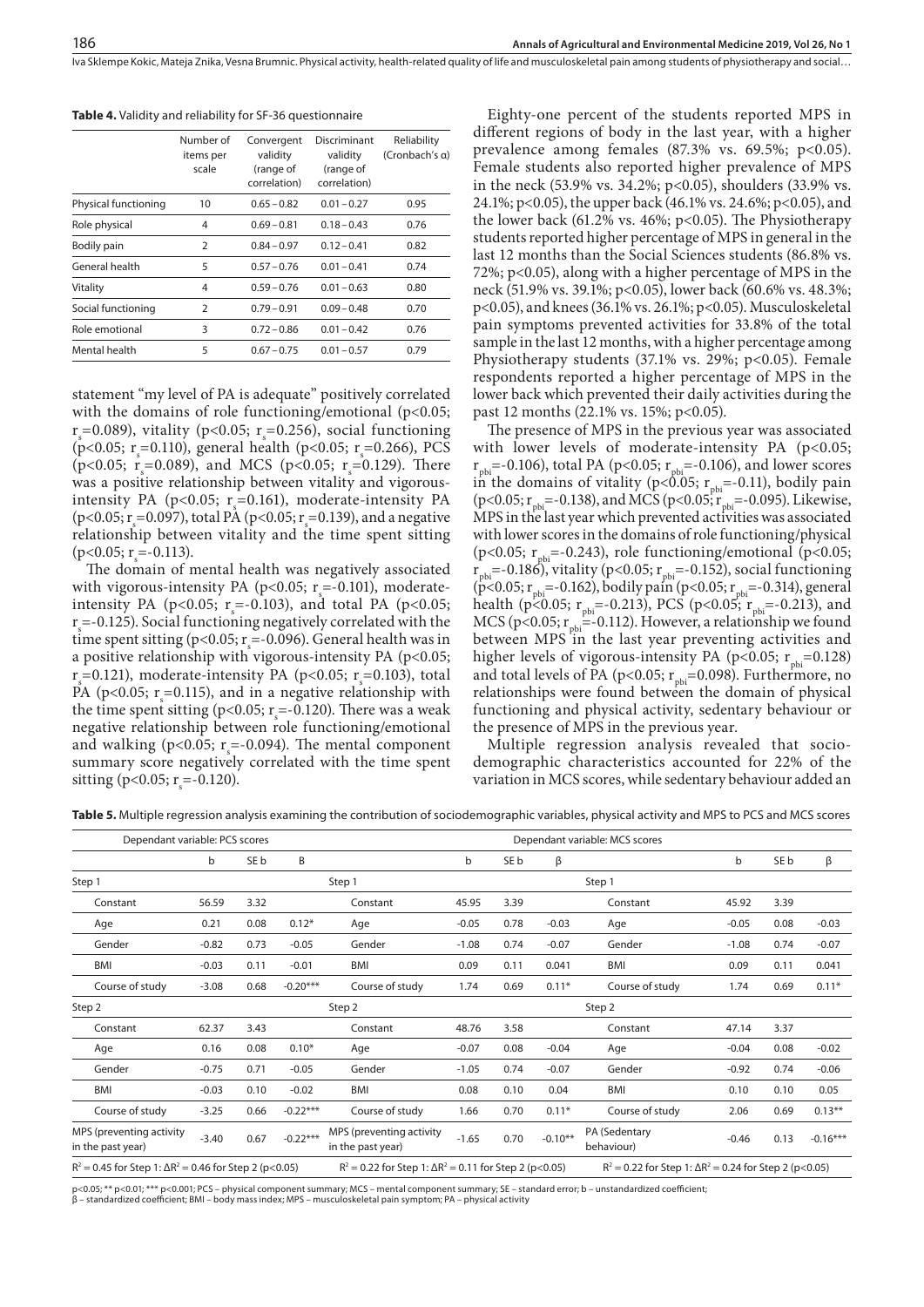extra 24% (Tab. 5). There was a positive association between studying social sciences and MCS scores, and negative association between sitting time and MCS scores. Studying physiotherapy was positively associated with PCS scores. Socio-demographic characteristics accounted for 45% of the variation in PCS scores, while MPS in general in the past year preventing activities added an extra 46% (Tab. 5). Physical acitivity variables did not contribute significantly to the model regarding the PCS scores. MPS preventing activity in the past year were negatively associated with both PCS and  $MCS$  scores (p<0.05).

#### **DISCUSSION**

Data on PA, HRQoL and prevalence of MPS among students of different disciplines, especially Physiotherapy students, are limited. To the best of the authors' knowledge, this is the first study which to investigate and compare levels of PA, HRQoL, and the prevalence of MPS along with associations between them, among students of Physiotherapy and Social Sciences.

Adequate levels of physical activity are an essential part of a healthy lifestyle and prevention of disease and disability [1, 2, 3, 4], while prolonged sitting negatively affects health [5]. University students are of particular interest because they emerge into adulthood during university years and experience a number of stressors during this period [31]. One-third of the students who had been active in high school became insufficiently active once they started university, and those who became inactive reported higher levels of fatigue and lower levels of vigour, compared to their active peers [32].

Physiotherapists have an important role in promoting PA and their education makes them suitable for counseling about the importance, health-related benefits and the need to engage in PA. A recent study showed that physiotherapy students believe that they should serve as role models and practice a healthy lifestyle [33]. Physically active physicians and medical students are more likely to counsel their patients on the importance of PA [34, 35, 36].

**Level of physical activity.** The reported level of PA in the presented sample was 3,759 MET-min/week, on average, which is the equivalent of approximately 134 minutes of moderate or 67 minutes of vigorous-intensity PA per day. Indeed, the majority of respondents exceeded the current WHO guidelines which recommend 150 minutes of moderate- or 75 minutes of vigorous-intensity aerobic activity per week [2]. The respondents exceeded even the level of PA needed to gain additional health benefits, which is at least 300 minutes of moderate-intensity or 150 minutes of vigorous-intensity PA per week [2]. Furthermore they accumulated higher levels of PA in comparison to the general Croatian population aged 15–24 years whose median of total PA was 42.7 MET-hours/week, e.g. 2562 MET-min/week [37].

A similar study has been performed on Polish Physiotherapy students. None of them had a low level of PA, 54% demonstrated a moderate level of PA and 46% were categorized as highly physically active [38]. These results are somewhat different than those in the current study in which 10.6% of Physiotherapy students had a low level of PA, 28.1% reported a moderate level of PA, and a majority, 61.3%, reported a high level of PA. This is similar to the results

from a study performed on a sample of Austrian medical students where 10.7% reported a low level of PA, and 59.3% were classified as highly active [39].

A study performed on Egyptian students of different disciplines showed lower levels of PA than the presented sample. Their median of total PA was 2,256 MET-min/week. Furthermore, they reported a median of 0 MET-min/week of vigorous-intensity PA and 405 MET-min/week of moderateintensity PA [40]. Greek Health-Science students also reported lower levels of PA than the presented sample [41]. They reported that their median of vigorous-intensity PA was also 0 MET-min/week, and the medians for moderateintensity PA and total PA were 40 and 730 MET-min/week, respectively. When asked about their level of agreement with the statement "my level of PA is adequate", the most common answer for the total sample and the female subgroup was "neither agree nor disagree". However, on average, male respondents answered that they agreed with that statement. It was found that their answer positively correlated with their self-reported levels of PA. Thirty-eight percent of the Polish students of Physiotherapy claimed that they perceived themselves as physically active, but also reported that 98% of them had been physically active before they started university [38]. That, together with the findings of the current study, that they spent approximately 5 hours/day in a sitting position and most of them reporting that they neither agreed nor disagreed regarding the accumulation of an appropriate level of PA, to a greater extent suggests that there is a need to incorporate PA in the curriculum.

In general, male students were considerably more active than female, which was also confirmed for the general Croatian population [37]. Egyptian and Greek male students were also more physically active than female [40, 41]. Likewise, the male population of Sweden aged 18–34 years is also more active than female [42]. Also, a large international study to assess PA participation in 20 countries revealed that males more frequently reported high PA than females in 17 of 20 countries [43].

Surprisingly, Social Sciences students accumulated higher levels of total PA, walking and vigorous-intensity PA, although the difference was insignificant. The authors of the presented study had to reject their first hypothesis. Still, Physiotherapy students accumulated higher levels of PA than the general population, which is in accordance with a similar study performed on American Physiotherapy students [15].

**Health-Related Quality of Life.** In comparison to the SF-36 national norms for adult men and women in Croatia aged 18–24 years [28], the presented sample scored lower in most domains: physical functioning, bodily pain, general health, vitality, social functioning and mental health. The median score was equal to the national norm in the domains of role functioning/physical and role functioning/emotional. Messina et al. [44] also reported lower SF-36 scores among Italian medical students in comparison to the general Italian population of the corresponding age group, as well as Henning et al. [45], in a study performed in New Zealand where university students reported lower levels of HRQoL compared to the general population.

Females had lower scores in the domains of general health, vitality and social functioning, while males had a lower score in the domain of mental health. Female nursing and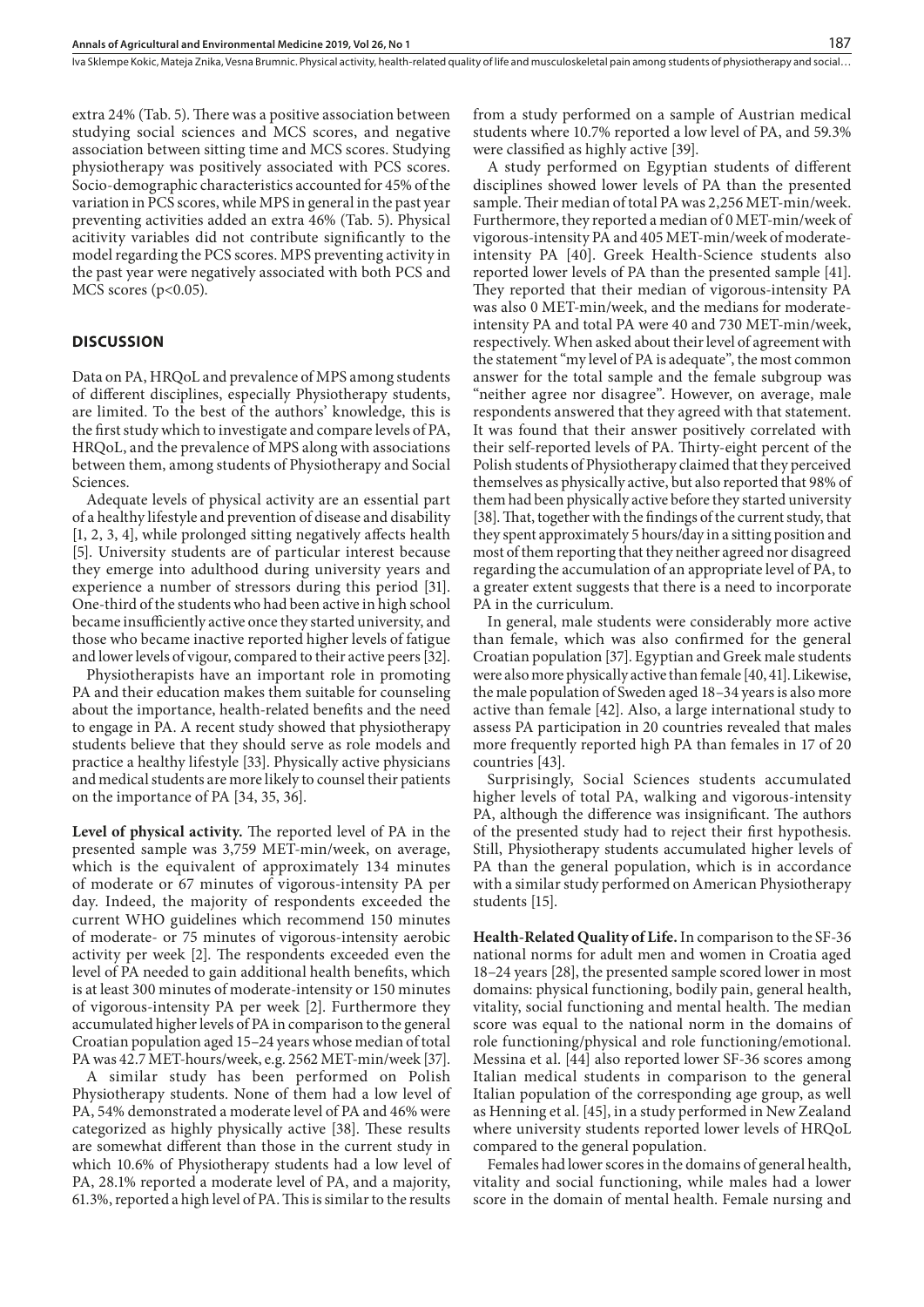medical students also scored lower in most SF-36 domains in comparison to male students [44, 46, 47]. A study performed on a general population of students at Belgrade University, Serbia, also reported lower SF-36 scores in most domains among female population [48]. This study compared students of different disciplines: social sciences and humanities, medical sciences, natural sciences and mathematics, and technology and engineering sciences. Significant differences have been found in the domains of vitality and mental health between students of social sciences and humanities and students of medical sciences which scored lower. In our study, Physiotherapy students scored higher in the domain of physical functioning and PCS, while Social Sciences students had a higher MCS score.

188

In the current study a significant positive but weak relationship was found between PA and 2 domains of SF-36, vitality and general health. Surprisingly, a weak negative relationship was also found between PA and the mental health domain. Time spent sitting was negatively related to vitality, social functioning, general health and MCS. A recent study [49] also found significant relationship between total PA and HRQoL and a negative relation between sitting time and mental health in a population of healthy male subjects between 20–40 years of age. Pedisic et al. [50] also reported a positive relationship between total PA and the domains of physical functioning, general health and vitality in female university students, and general health and vitality in male students. A study performed on a representative random sample of Croatian inhabitants revealed a significant relationship between PA and vitality, mental health, and MCS in female participants, and physical functioning, bodily pain, social functioning, mental health, and PCS in male participants [51]. In a sample of Iranian medical students, male gender and participation in daily PA were significantly associated with a higher PCS and MCS, which could not be confirm in the sample in the presented study [47].

Bize et al. [52], in their systematic review, described a strong positive association throughout cross-sectional studies between total PA and HRQoL in the general population of healthy adults. Higher total PA levels were associated with better HRQoL in various dimensions. Furthermore, high total sitting time and screen-viewing time were associated with a lower HRQoL, but high reading time predicted good mental and social health in middle-aged adults [53].

**Musculoskeletal pain symptoms.** A relatively high prevalence of MPS was recorded with 80.9% of students reporting pain symptoms during the past 12 months, and in 33.8% these symptomes prevented daily activities. Furthermore, MPS were negatively associated with several domains of SF-36, including PCS and MCS. A study performed on medical students in Saudi Arabia also found a high prevalence of MPS: 81.9% students reported MPS in the past year [54].

In the current study, the 12-month highest prevalence rates were in the lower back, the neck and upper back. Females reported a higher percentage of MPS and the most common body regions affected by MPS were the lower back, the neck and the upper back. Male students most commonly reported MPS in the lower back, the neck and knees. A study performed on allied health profession students in Jordan reported the highest prevalence of MPS in the neck, the lower back, shoulders, and upper back [20]. Similar to the current results where MPS in these areas were more prevalent in

females, Jordanian female students were more likely to report a 12-month duration of MPS in the neck, shoulders, wrists and hands, the upper back, and hips/thighs. The highest prevalence of MPS which limited activities was due to lower back pain, followed by knee and upper back symptoms. Lower back MPS was also the most prevalent MPS causing difficulties in daily life activities among Jordanian allied health students, more in females than in males.

**Annals of Agricultural and Environmental Medicine 2019, Vol 26, No 1**

Healthcare workers have a high prevalence of MSD and more than half reported pain in the neck, the shoulder and lower back [55]. A study performed on occupational and physical therapists on work-related pain and discomfort prevalence reported similar prevalence among young healthcare workers (47%) and older workers (43%). The most common sites affected by MSD among younger workers were the lower back, the neck, and shoulders [56]. In the presented study, the highest prevalence of MPS in Physiotherapy students were in lower back and neck and the MPS in general were more prevalent among Physiotherapy students than Social Sciences students. Physiotherapy students in Jordan had the highest prevalence of MPS in the lower back, followed by the neck [20].

Lower levels of moderate-intensity and total PA were associated with a higher prevalence of MPS in the previous year. However, higher levels of vigorous-intensity and total PA were also associated with a higher prevalence of MPS which prevented daily activities. Exercise was not associated with any MPS in Jordanian or Saudi Arabia students [20, 54]. Furthermore, physical activity was not associated with lower back pain in Saudi Arabia university students of Medical and Health Sciences [57]. The presented study did not demonstrate a significant association between the time spent sitting and MPS. A study from Australia showed that exposure to tertiary education of a duration longer greater than 2 years was associated with lifetime, 12-month and one-month low back pain, along with spending more than 20 hours in the past month in a sitting position [19].

The second hypothesis of the authors of the current study was partially proven. Only weak evidence was found that those with higher levels of moderate-intensity PA had a lower prevalence of MPS, and higher scores in the domains of vitality and general health, while those with higher levels of vigorous-intensity PA had a higher prevalence of MPS preventing activities in the last year, but also higher scores in the domains of vitality and general health.

**Strength and limitations of the study.** The strength is the use of well-known, valid and reliable questionnaires which allowed comparison of the results obtained with the general population and student populations of different disciplines. This study is the first to investigate the levels of PA of different intensities among a subset of Eastern Croatian students of Physiotherapy and Social Sciences along with their HRQoL, the prevalence of MPS and relationships between them.

The main limitation is the possible over-reporting and under-reporting of PA, HRQoL and MPS. Although objective measurements of PA are more valid than self-report methods, IPAQ is a widely-accepted tool for the comparison of PA levels. Also, self-reported data of body height and body mass were used which could make the conclusions and analyses regarding BMI unreliable. Another limitation is the cross-sectional design of the study which did not permit causal relationships between PA, HRQoL and MPS. The relationship could be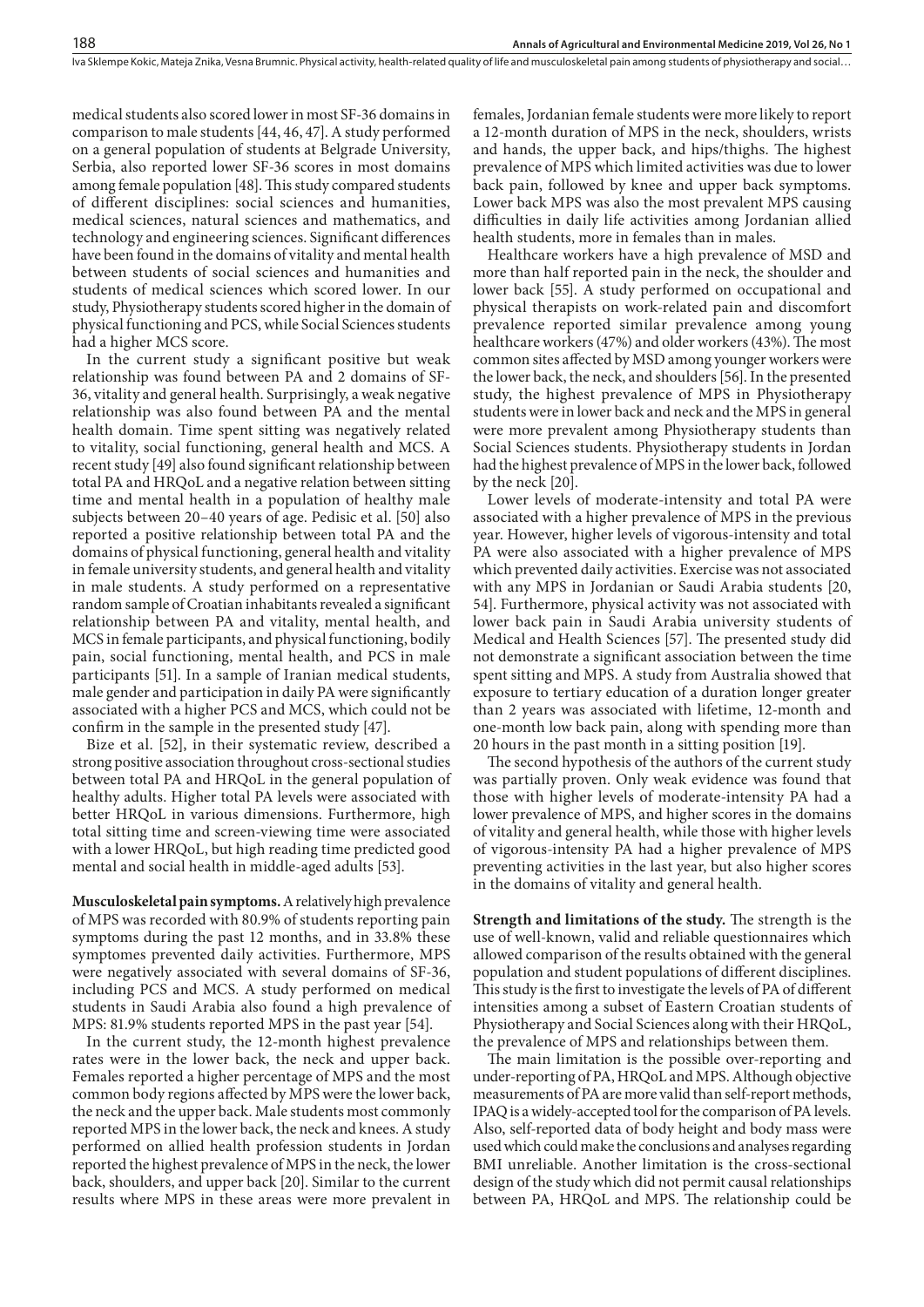bidirectional. Also, there are significant seasonal variations in PA levels and the presented sample was surveyed during a narrow autumn period of the year, which might have resulted in a biased relationship with HRQoL. Furthermore, domainspecific physical activity and relationships between different domains of PA and HRQoL and MPS, were not assessed.

#### **CONCLUSIONS**

This study adds useful information to the body of evidence regarding university students' PA, HRQoL and MPS prevalence. The majority of students of both disciplines were highly physically active, but with a high prevalence of MPS, which could affect their HRQoL. Their perception of health is lower than in the general population, especially in the mental component which requires special attention. The presented sample scored lower than the national norms in most HRQoL domains. The relatively high prevalence of MPS could be related to that and should be addressed with preventive physical activity programmes. Due to gender differences in both PA levels and HRQoL, development of gender-specific preventive programmes is advisable. The results of the study could assist in the development of health promotion and intervention strategies aimed at students' health and lifestyle improvement.

#### **REFERENCES**

- 1. World Health Organization. Global health risks: mortality and burden of disease attributable to selected major risks, World Health Organization, 2009.
- 2. World Health Organization. Global recommendations on physical activity for health, World Health Organization, 2010.
- 3. Ekelund U, Steene-Johannessen J, Brown WJ, Fagerland MW, Owen N, Powell KE, et al. Does physical activity attenuate, or even eliminate, the detrimental association of sitting time with mortality? A harmonised meta-analysis of data from more than 1 million men and women. Lancet. 2016; 388(10051): 1302–1310.
- 4. 2018 Physical Activity Guidelines Advisory Committee. Physical Activity Guidelines Advisory Committee Scientific Report. U.S. Department of Health and Human Services, 2018.
- 5. Biswas A, Oh PI, Faulkner GE, Bajaj RR, Silver MA, Mitchell MS, et al. Sedentary time and its association with risk for disease incidence, mortality, and hospitalization in adults: a systematic review and metaanalysis. Ann Intern Med. 2015; 162(2): 123–132.
- 6. Caspersen CJ, Powell KE, Christenson GM. Physical activity, exercise, and physical fitness: definitions and distinctions for health-related research. Public Health Rep. 1985; 100(2): 126–131.
- 7. Tremblay MS, Aubert S, Barnes JD, Saunders TJ, Carson V, Latimer-Cheung AE, et al. Sedentary Behavior Research Network (SBRN) –Terminology Consensus Project process and outcome. Int J Behav Nutr Phys Act. 2017; 14(1): 75.
- 8. Revicki DA. Health-related quality of life in the evaluation of medical therapy for chronic illness. J Fam Pract. 1989; 29(4): 377–380.
- 9. Bize R, Johnson JA, Plotnikoff RC. Physical activity level and healthrelated quality of life in the general adult population: a systematic review. Prev Med. 2007; 45(6): 401–415.
- 10. Brown DW, Balluz LS, Heath GW, Moriarty DG, Ford ES, Giles WH, et al. Associations between recommended levels of physical activity and health-related quality of life. Findings from the 2001 Behavioral Risk Factor Surveillance System (BRFSS) survey. Prev Med. 2003; 37(5): 520–528.
- 11. Brown DW, Brown DR, Heath GW, Balluz L, Giles WH, Ford ES, et al. Associations between physical activity dose and health-related quality of life. Med Sci Sports Exerc. 2004; 36(5): 890–896.
- 12. Vuillemin A, Boini S, Bertrais S, Tessier S, Oppert JM, Hercberg S, et al. Leisure time physical activity and health-related quality of life. Prev Med. 2004; 41(2): 562–569.
- 13. World Health Organization. Global action plan on physical activity 2018–2030: more active people for a healthier world. World Health Organization, 2018.
- 14. Milošević M, Golubić R, Mustajbegović J, Doko Jelinić J, Janev Holcer N, et al. Regional pattern of physical inactivity in Croatia. Coll Antropol. 2009; 33(Suppl 1): 35–38.
- 15. Chevan J, Haskvitz EM. Do as I do: exercise habits of physical therapists, physical therapist assistants, and student physical therapists. Phys Ther. 2010; 90(5): 726–734.
- 16. Barbosa RE, Assuncão AA, de Araújo TM. Musculoskeletal pain among healthcare workers: an exploratory study on gender differences. Am J Ind Med. 2013; 56(10): 1201–1212.
- 17. da Costa BR, Vieira ER. Risk factors for work-related musculoskeletal disorders: a systematic review of recent longitudinal studies. Am J Ind Med. 2010; 53(3): 285–323.
- 18. Hanvold TN, Veiersted KB, Waersted M. A prospective study of neck, shoulder, and upper back pain among technical school students entering working life. J Adolesc Health. 2010; 46(5): 488–494.
- 19. Nyland LJ, Grimmer KA. Is undergraduate physiotherapy study a risk factor for low back pain? A prevalence study of LBP in physiotherapy students. BMC Musculoskelet Disord. 2003; 4: 22.
- 20. Almhdawi KA, Mathiowetz V, Al-Hourani Z, Khader Y, Kanaan SF, Alhasan M. Musculoskeletal pain symptoms among allied health professions' students: prevalence rates and associated factors. J Back Musculoskeletal Rehabil. 2017; 30(6): 1291–1301.
- 21. Guddal MH, Stensland SØ, Småstuen MC, Johnsen MB, Zwart JA, Storheim K. Physical activity level and sport participation in relation to musculoskeletal pain in a population-based stuedy of adolescents: The Young-HUNT study. Orthop J Sports Med. 2017; 5(1): 2325967116685543.
- 22. Paananen M, Taimela S, Auvinen J, Tammelin T, Zitting P, Karppinen J. Impact of self-reported musculoskeletal pain on health-related quality of life among young adults. Pain Med. 2011; 12(1): 9–17.
- 23. Craig CL, Marshall AL, Sjöström M, [Bauman AE,](https://www.ncbi.nlm.nih.gov/pubmed/?term=Bauman AE%5BAuthor%5D&cauthor=true&cauthor_uid=12900694) [Booth ML](https://www.ncbi.nlm.nih.gov/pubmed/?term=Booth ML%5BAuthor%5D&cauthor=true&cauthor_uid=12900694), [Ainsworth](https://www.ncbi.nlm.nih.gov/pubmed/?term=Ainsworth BE%5BAuthor%5D&cauthor=true&cauthor_uid=12900694)  [BE](https://www.ncbi.nlm.nih.gov/pubmed/?term=Ainsworth BE%5BAuthor%5D&cauthor=true&cauthor_uid=12900694), et al. International physical activity questionnaire: 12-country reliability and validity. Med Sci Sports. 2003; 35(8): 1381–1395.
- 24. IPAQ Group. Guidelines for the data processing and analysis of the International Physical Activity Questionnaire: short and long forms. https://sites.google.com/site/theipaq/scoring-protocol (access: 2018.07.16).
- 25. Ware JE, Sherbourne CD. The MOS 36-item short-form health survey (SF-36). I. Conceptual framework and item selection. Med Care. 1992; 30(6): 473–483.
- 26. Ware JE, Snow KK, Kosinski M, Gandek B. The SF-36 Health Survey manual and interpretation guide. New England Medical Center, The Health Institute, 1993.
- 27. Jureša V, Ivanković D, Vuletić G, Babić-Banaszak A, Srcek I, Mastilica M, et al. The Croatian Health Survey – SF-36: I. General quality of life assessment. Coll Antropol. 2000; 24(1): 69–78.
- 28. Maslić Seršić D, Vuletić G. Psychometric evaluation and establishing norms of Croatian SF-36 Health Survey: framework for subjective health research. Croat Med J. 2006; 47(1): 95–102.
- 29. Ware JE, Kosinski M, Keller SD. SF-36 Physical and Mental Health Summary Scales – A User's Manual. New England Medical Center, The Health Institute, 1994.
- 30. Kourinka I, Jonsson B, Kilborn A, Vinterberg H, Biering-Sørensen F, Andersson G, et al. Standardised Nordic questionnaires for the analysis of musculoskeletal symptoms. Appl Ergon. 1987; 18(3): 233–237.
- 31. Joseph RP, Royse KE, Benitez TJ, Pekmezi DW. Physical activity and quality of life among university students: exploring self-efficacy, selfesteem, and affect as potential mediators. Qual Life Res. 2014; 23(2): 659–667.
- 32. Bray SR, Born HA. Transition to university and vigorous physical activity: implications for health and psychological well-being. J Am Coll Health. 2004; 52(4): 181–188.
- 33. Black B, Marcoux BC, Stiller C, Qu X, Gellish R. Personal health behaviors and role-modeling attitudes of physical therapists and physical therapist students: a cross-sectional study. Phys Ther. 2012; 92(11): 1419–1436.
- 34. Abramson S, Stein J, Schaufele M, Frates E, Rogan S. Personal exercise habits and counseling practices of primary care physicians: a national survey. Clin J Sport Med. 2000; 10(1): 40–48.
- 35. Frank E, Carrera JS, Elon L, Hertzberg VS. Predictors of US medical students' prevention conseling practices. Prev Med. 2007; 44(1): 76–81.
- 36. Frank E, Bhat Schelbert K, Elon L. Exercise counseling and personal exercise habits of US women physicians. J Am Med Womens Assoc (1972). 2003; 58(3): 178–184.